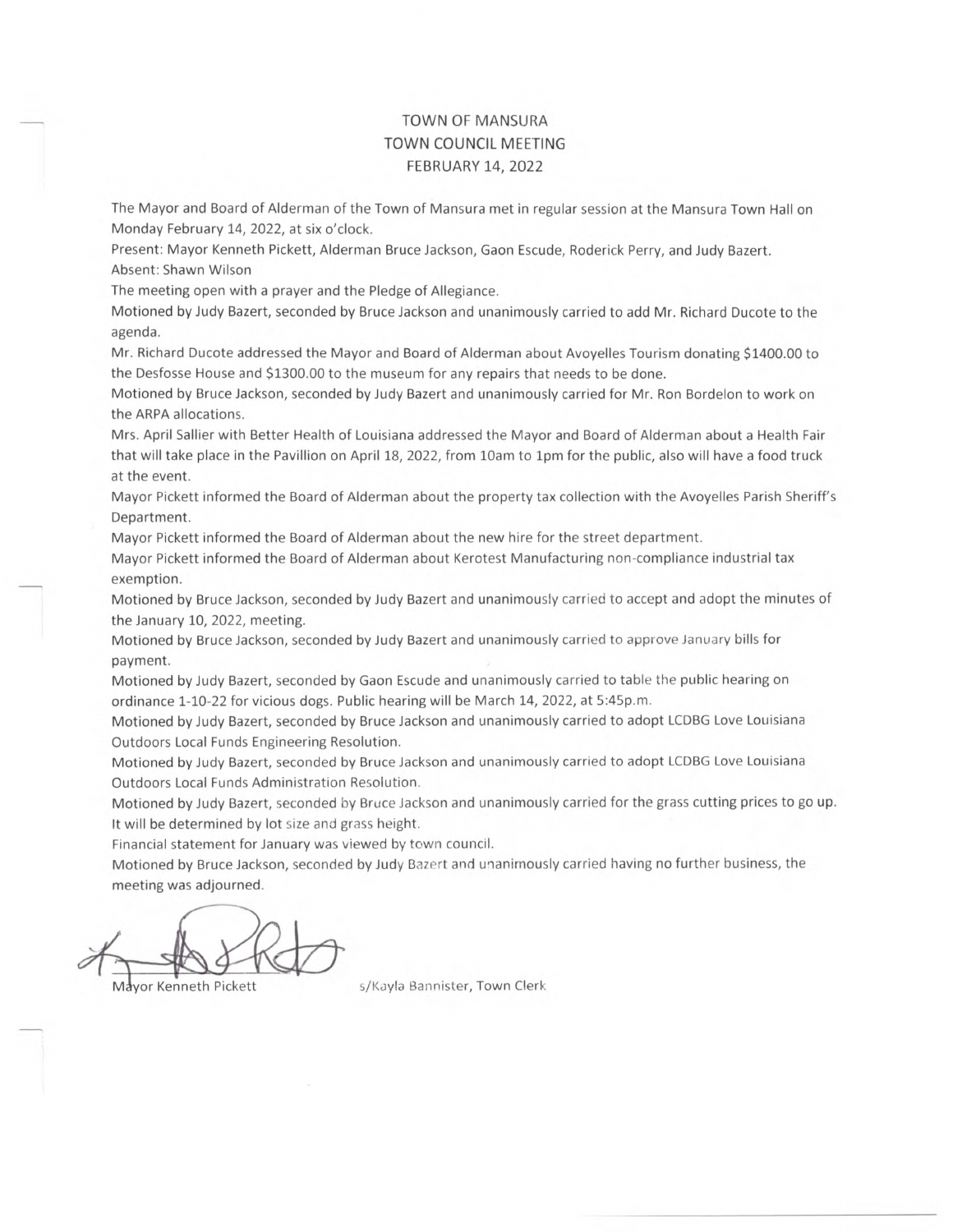### NOTICE OF PUBLIC HEARING

The Town of Mansura will hold a public hearing on March 14, 2022, at 5:45 p.m. at Mansura Town Hall, 1832 L'Eglise Street, Mansura, Louisiana 71350 to introduce ordinance 1-10-22 on Vicious Dogs.